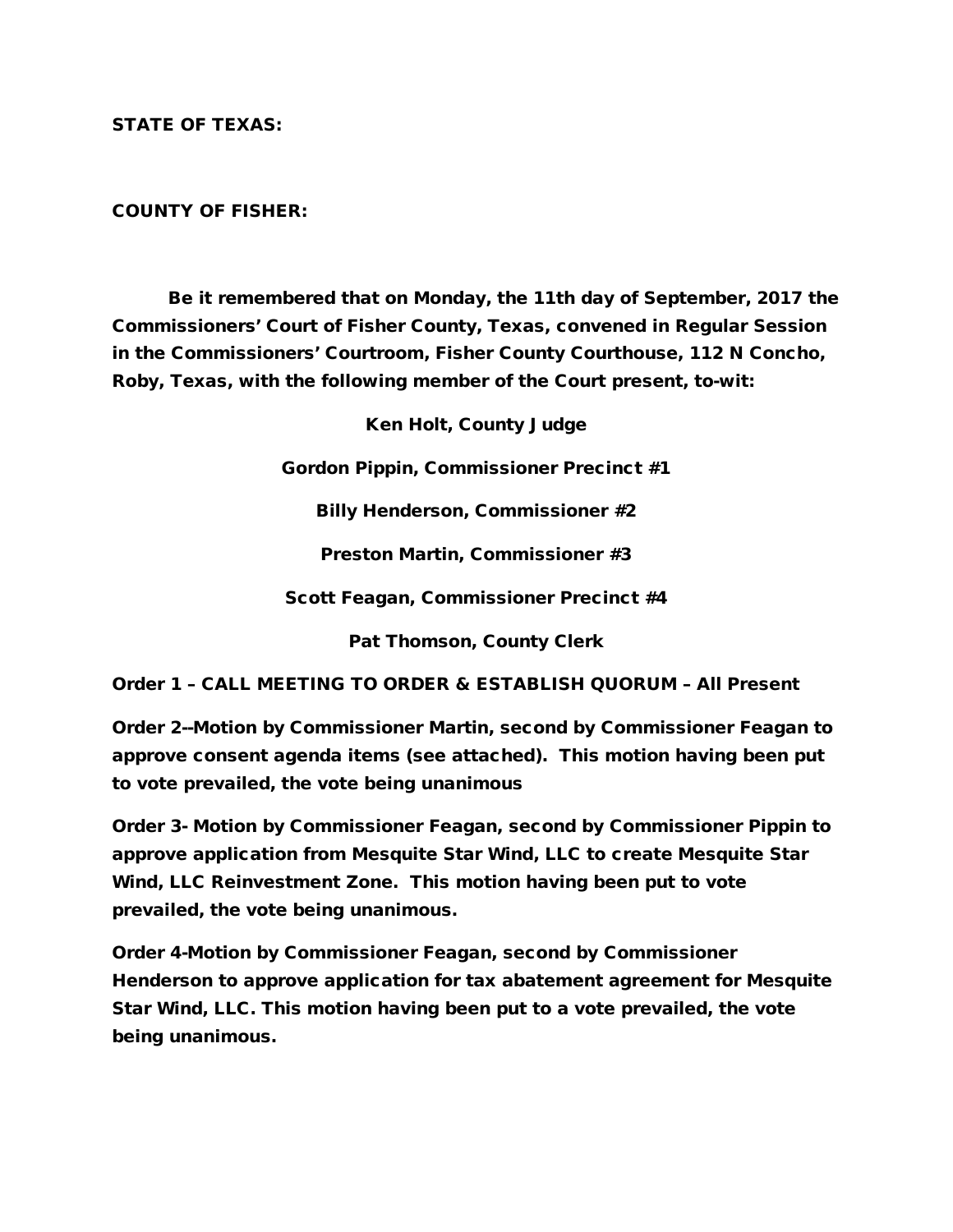Order 5-Motion by Commissioner Pippin, second by Commissioner Henderson to approve budget amendments and line item transfers (see attached). This motion having been put to vote prevailed, the vote being unanimous.

Order 6-Motion by Commissioner Feagan, second by Commissioner Martin to approve burn ban. This motion having been put to vote prevailed, the vote being unanimous.

Order 7-Motion by Commissioner Feagan, second by Commissioner Pippin to approve Election Judges for (2) year term (see attached). This motion having been put to vote prevailed, the vote being unanimous.

Order 8-Motion by Commissioner Feagan, second by Commissioner Henderson approve mileage rate of 53.5. This motion having been put to vote prevailed, the vote being unanimous.

Order 9-Motion by Commissioner Martin, second by Commissioner Pippin to approve interlocal agreement with Lubbock County for Capital Murder Cases (see attached). This motion having been put to vote prevailed, the vote being unanimous.

Order 10-Motion by Commissioner Henderson, second by Commissioner Feagan to approve new bank account for pre-trail diversion program fees. This motion having been put to vote prevailed, the vote being unanimous.

Order 11-Motion by Commissioner Feagan, second by Commissioner Henderson to leave CD's with First Financial Bank. This motion having been put to vote prevailed, the vote being unanimous.

Order 12--Motion by Commissioner Pippin, second by Commissioner Henderson to designate the second Monday and fourth Monday of each month as regular meetings of Fisher County Commissioner Court for FY 2018. This motion having been put to vote prevailed, the vote being unanimous.

Order 13- Motion by Commissioner Feagan, second by Commissioner Henderson to raise fee for writ of execution to \$250.00, all other sheriff fees to remain the same. This motion having been put to vote prevailed, the vote being unanimous.